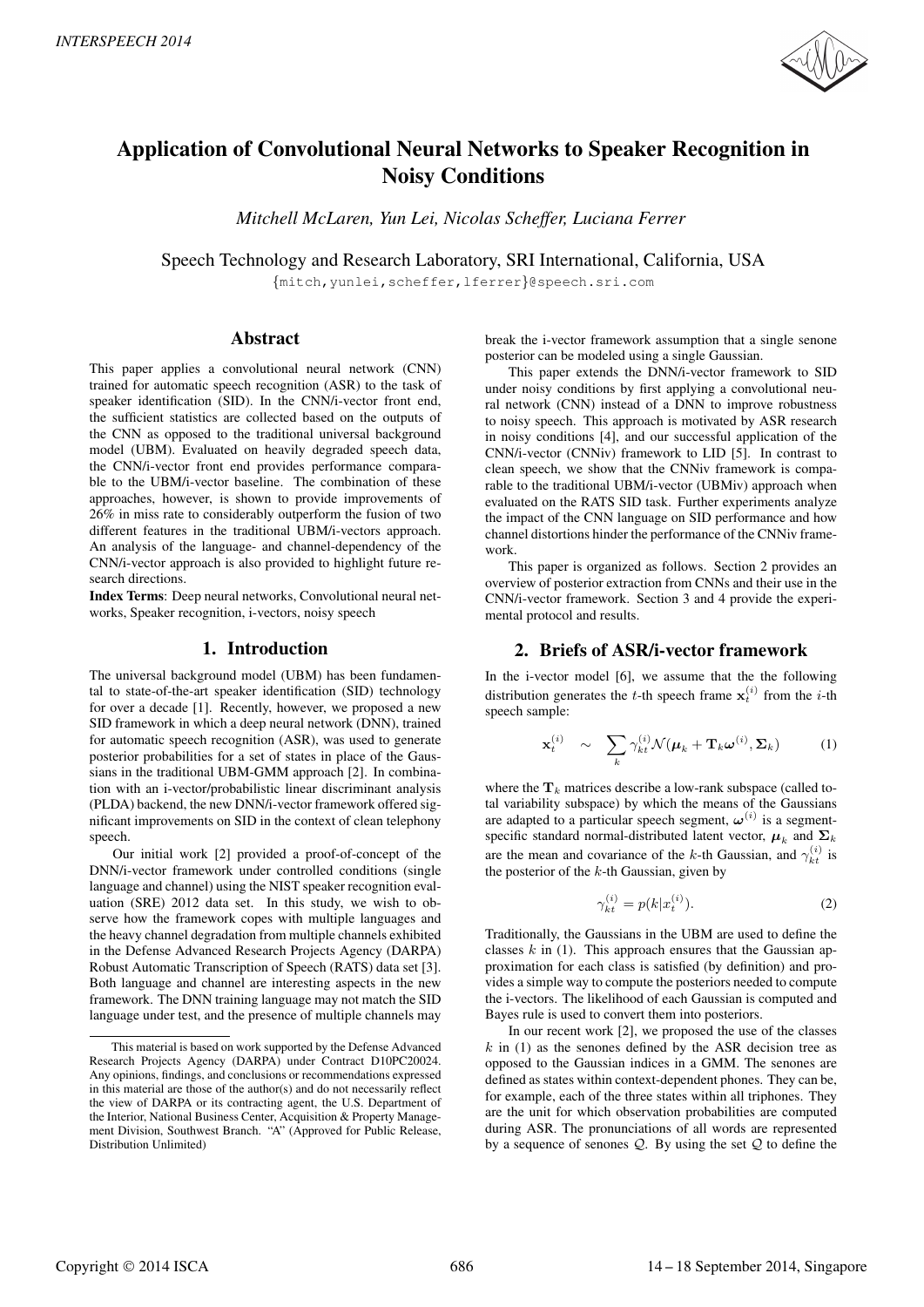

Figure 1: The flow diagram of CNN/i-vector hybrid system for i-vector model.

classes  $k$ , we make the assumption that each of these senones can be accurately modeled by a single Gaussian. While this is a strong assumption, results show that it is reasonable for the NIST SRE12 clean telephone task [2]. In that work, we used a DNN to extract the posterior probabilities for the i-vector training and extraction; however, other tools may be applicable to this task.

In this study focused on SID in noisy conditions, CNNs are used instead of DNNs for posterior probabilities extraction to enhance noise robustness. Figure 1 presents the flow diagram of the CNN/i-vector hybrid system for i-vector modeling. First, a CNN trained for ASR is used to extract the posteriors for every frame. Then, instead of the posteriors generated by the UBM in the traditional UBM/i-vector framework, the posteriors from the CNN are used to estimate the zeroth and first order statistics for the subsequent i-vector model training. Note that in this approach, we are not restricted to a single set of features for both senone posterior estimation and i-vector estimation. Indeed, the i-vector system can use features tailored more for SID than those tailored for ASR in the CNN.

### 2.1. CNN for Speech Recognition

For noisy conditions, CNNs were proposed to replace DNNs to improve robustness against frequency distortion in ASR. A CNN is a neural network in which the first layer is composed of a convolutional filter followed by max-pooling where the output is the maximum of the input values. The rest of the layers are similar to those of a standard DNN. CNNs were first introduced for image processing by [4, 7], and later used for speech recognition [8, 9]. In speech, the input features given to a CNN are log Mel-filterbank coefficients. Figure 2 presents an example of a convolutional layer. The target frame is generally accompanied by context information, including several filter bank feature vectors around the target frame. One or more convolutional filters are then applied to filter the feature matrix. While in image processing this filter is generally smaller than the size of the input image such that 2-D convolutions are performed, in ASR the filter is defined with the same length as the total number of frames, thus a 1-D convolution along the frequency axis is used [10]. As a result, no convolution occurs in the time domain: a single weighted sum is done across time. On the other hand, the filter is generally much shorter than the number of filter banks. This way, the output is a single vector whose components are obtained by taking a weighted sum of several rows of the input matrix.

The dimension of the output vector of the convolutional layer depends on the number of filter banks and the height of the convolutional filter. In Figure 2, there are 7 dimensional filter bank features from 5 frames (2 left, 2 right and 1 center frames) used to represent one center/target frame. The height of the convolutional filter is 2 and its width is, as mentioned above, equal



Figure 2: Diagram of a convolutional layer including convolution and max-pooling. Only one convolutional filter is shown in this example and non-overlapping pooling is used.



Figure 3: Flow diagram for CNN training for ASR.

to the number of frames included in the input. Since we ignore the boundary, the output of the convolution is a 6-dimensional vector.

After the convolutional filter is applied, the resulting vector goes through a process called max-pooling which selects the maximum value from  $N$  adjacent elements. This process can be done with or without overlap. The process of max-pooling is expected to reduce the distortion because it selects the largest value from a set of adjacent filter banks (which have already gone through convolutional filtering). In the example, the pooling size is 3 and no overlap is used, resulting in a 2-dimensional output.

In practice, usually 40 filter banks with a context of 15 frames are used. The height of the convolutional filter is generally 8. Furthermore, many convolutional filters are used to model the data in more detail; we use 200. The output vectors of the different filters are concatenated into a long vector that is then input to a traditional DNN. This DNN usually includes 5 to 7 hidden layers. The output layer of the DNN contains one node for each senone defined by the decision tree.

A flow diagram for CNN training in ASR is shown in Figure 3. A pre-trained hidden Markov model (HMM) ASR system with GMM states is needed to generate alignments for the subsequent CNN training. The final acoustic model is composed of the original HMM from the previous HMM-GMM system and the new CNN.

# 3. Experimental Protocol

Data: Data was supplied under the DARPA RATS program [3]. The training and test sets were defined in the same manner as previously described in [11], with the additional use of the two latest data collections under the program. This study focuses on the 10 second enroll, 10 second test condition (10s-10s) in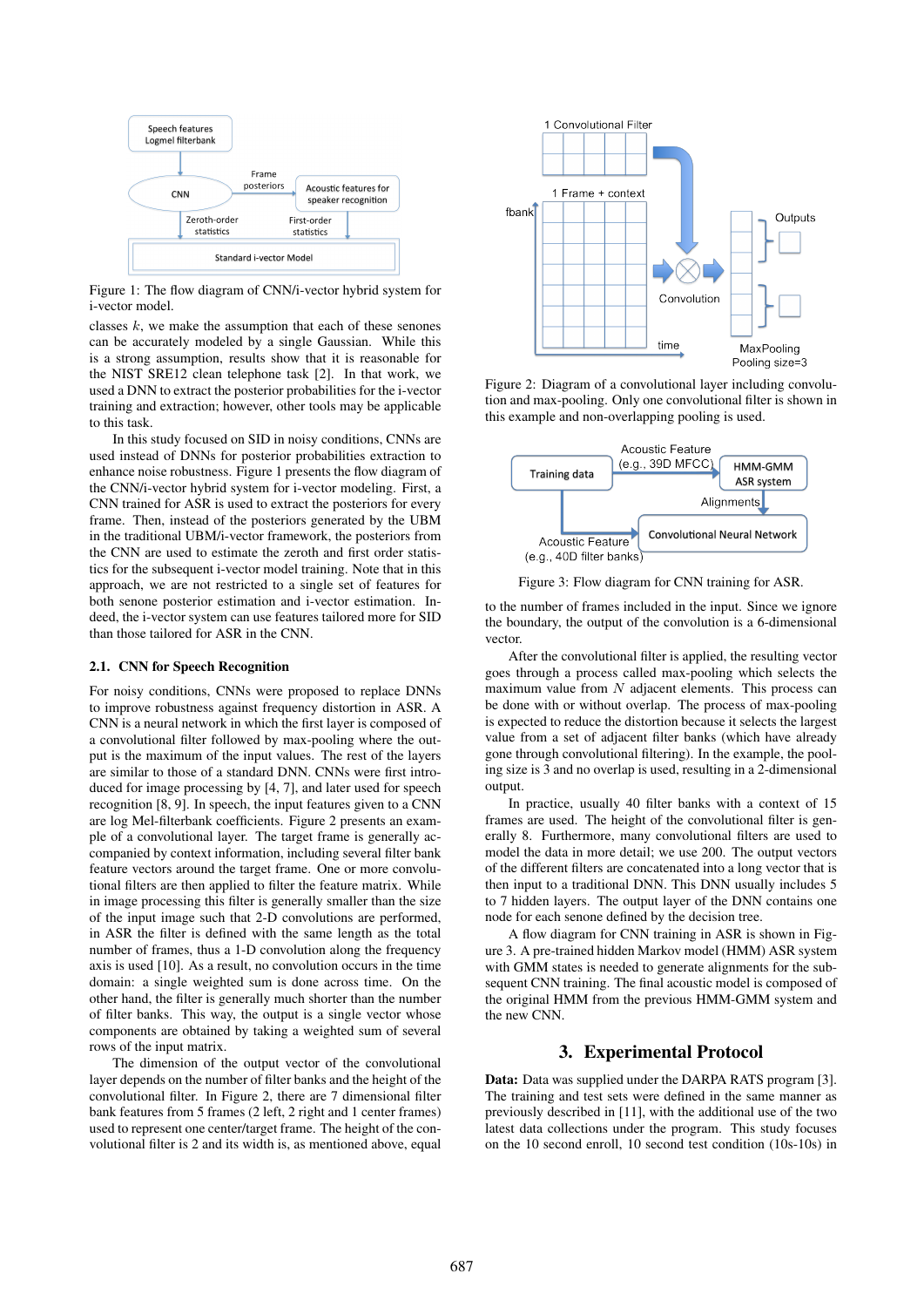which speaker models are enrolled using 6 recordings each with 10s of nominal speech. This focus resulted in a training set consisting of 53k re-transmissions from 5899 speakers and a matched-language test set of 85k target and 5.8 million impostor trials from 305 unique speakers. Languages present in the data were Levantine Arabic, Dari, Farsi, Pushto, and Urdu.

Features: Based on our previous work on RATS SID [11], we focus on two highly complementary short-term features: PLP and PNCC. Perceptual linear prediction (PLP) features are the standard features used in speech recognition. Power-normalized cepstral coefficient (PNCC) features use a power law to design the filter bank as well as a power-based normalization instead of a logarithm [12].

Contextualization: The SRI Phase III submission for the RATS program included the novel use of rankDCT contextualization instead of traditional deltas + double deltas. This process is closely based on [13]; however, the zig-zag parsing strategy was not used. Instead, selection of coefficients was performed by first calculating the average order of coefficient values in the DCT matrix over a set of training speech frames and taking the highest ranking 85 and 100 coefficients for PLP and PNCC features, respectively. Note that the raw feature is not appended to these rankDCT features. This parsing strategy offered an improvement of approximately 5% over the zig-zag method.

Speech Activity Detection (SAD): The use of soft-SAD in the SRI submission for the RATS Phase III was also novel. Rather than detecting speech frames using a threshold on speech likelihood ratios from a speech/non-speech GMM, we utilized every frame of audio by incorporating the speech posterior in the firstorder statistics. Specifically, a sigmoid function was applied to the speech/non-speech likelihood ratio which was then used to scale the posteriors from the UBM or CNN. This approach provided around 5% relative improvement in both UBMiv and CNNiv approaches over the traditional threshold-based SAD.

CNN Senone Posteriors: To extract the posterior probability of the senones, both HMM-GMM and HMM-CNN models were trained on the RATS keyword spotting (KWS) training data which contains only Levantine Arabic and Farsi. The crossword triphone HMM-GMM ASR with 3353 senones and 200k Gaussians was trained with maximum likelihood (ML). The features used in the HMM-GMM model were 13-dimensional MFCC features (including C0), with first and second order derivatives appended. The features were pre-processed with speaker-based cepstral mean and covariance normalization (MVN). A convolutional layer followed by a DNN was trained with cross entropy using the alignments from the HMM-GMM. 200 convolutional filters and a pooling size of three were used. The subsequent DNN included five hidden layers with 1200 nodes each and an output layer with 3353 nodes representing the senones. The input feature was composed of 15 frames (7 frames on each side of the frame of interest) where each frame is represented as 40 log Mel-filterbank coefficients. The CNN was used to provide the posterior probability in the proposed framework for the 3353 senones defined by a decision tree. The training data was used to estimate  $\mu_k$  and  $\Sigma_k$  in (1).

I-vector Systems: We used a standard i-vector / probabilistic linear discriminant analysis (PLDA) framework as our speaker recognition system [6, 14]. Framework models were learned from the entire training set, while the 2048-component UBM was learned from a channel- and language-balanced subset of 9k segments. Results are also reported based on i-vector fusion [15] which was found to be more effective than score-level fusion in [11] for this data set. LDA dimensionality reduction from 600 to 200 was applied to PLP, PNCC and fusion i-vectors.

| Table 1: Performance of CNNiv and UBMiv front ends using     |
|--------------------------------------------------------------|
| PNCC and PLP features evaluated on the RATS SID 10s-10s      |
| (enroll-test) condition. System fusion is indicated by $+$ . |

| <b>Front end Feature</b>                    | Miss@1.5FA | EER  |
|---------------------------------------------|------------|------|
| <b>UBMivPLP</b>                             | 33.3%      | 9.4% |
| <b>UBMivPNCC</b>                            | 27.5%      | 8.1% |
| $CNNiv_{\text{PLP}}$                        | 30.2%      | 8.5% |
| $CNNiv_{\text{PNCC}}$                       | 29.5%      | 8.5% |
| $UBMiv_{\text{PLP}} + UBMiv_{\text{PNCC}}$  | 23.9%      | 7.4% |
| $CNNiv_{\text{PLP}} + CNNiv_{\text{PNCC}}$  | 27.5%      | 8.1% |
| $CNNiv_{\text{PLP}} + UBMiv_{\text{PNCC}}$  | 20.4%      | 6.6% |
| $CNNiv_{\text{PNCC}} + UBMiv_{\text{PNCC}}$ | 20.8%      | 6.7% |

# 4. Results

In this section we first compare the CNN/i-vector (CNNiv) approach to the traditional UBM/i-vector (UBMiv) framework in the context of the channel-degraded RATS SID data. We then investigate the language and channel sensitivities of the CNN/ivector approach. Throughout this section, we show the combination of systems via i-vector fusion to highlight the system complementarity.

### 4.1. Comparing CNN and UBM i-vector Approaches

Initial results focus on two highly complementary features, PNCC and PLP, in both the UBMiv and CNNiv frameworks. Results from these frontend+feature combinations are given in Table 1. Results show that PNCC provides superior performance to PLP in the UBMiv framework. The singlefeature CNNiv systems perform comparably, but worse than UBMivPNCC. This suggests that differences between the features are normalized with this frontend. To strengthen this hypothesis, we present, in the bottom of Table 1, the two-way ivector fusion of systems. Fusion of UBMiv systems with different features provides a 13% relative improvement in miss rate over UBMiv $_{\text{PNCC}}$ , while the two-way CNNiv fusion offers an improvement of 7% over the best CNNiv system and only obtains the same performance as the single PNCC UBMiv system. We observe the best performance when CNNiv and UBMiv systems are combined, with relative improvements of 26% in miss rate and 18% in EER over the best single system, twice the relative improvement offered through fusion of the UBM-only front ends. Furthermore, the use of a single feature (PNCC) in both front ends was comparable to the use of different features for each front end. These results show that fusion of CNNiv and UBMiv front ends is considerably more complementary than using different features.

The impressive complementarity of UBMiv and CNNiv front ends as compared to feature complementarity can be explained by the fact that different features (representations of the signal) encode the same information in different ways, whereas the CNNiv and UBMiv front ends have deeper differences. The CNN models the way each speaker pronounces each senone, while the UBM models the overall divergence of the speaker's speech to the universal speaker's speech without knowledge of phones. Alternatively expressed, the UBM approach can be seen as a parameterization of the global PDF of the features for the speaker, while the CNN allows for the parameterization to happen at the senone level.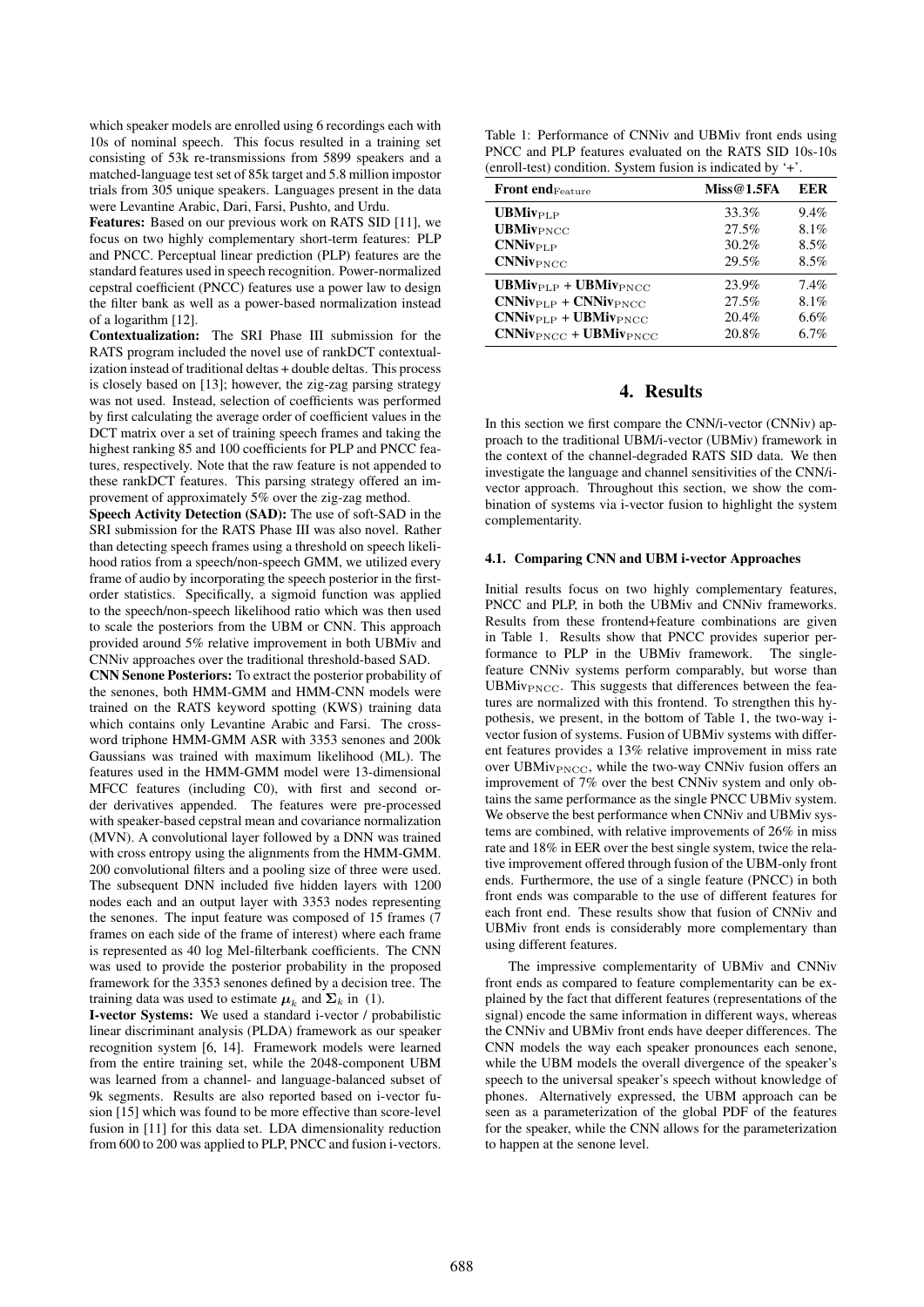Table 2: Performance of CNNiv system when using various languages in CNN training. Results use PNCC features evaluated on the RATS SID 10s-10s (enroll-test) condition.

| <b>Front end</b> Language                                          | Miss@1.5FA | EER     |
|--------------------------------------------------------------------|------------|---------|
| $CNNiv_{\text{fas+lev}}$                                           | 29.5%      | $8.5\%$ |
| CNNiv <sub>fas</sub>                                               | 29.7%      | $8.7\%$ |
| CNNiv <sub>lev</sub>                                               | 32.9%      | $9.2\%$ |
| $CNNiv_{\text{fas}} + CNNiv_{\text{lev}}$                          | $27.4\%$   | $8.1\%$ |
| $CNNiv_{\text{fas+lev}} + CNNiv_{\text{fas}} + CNNiv_{\text{lev}}$ | $26.1\%$   | 7.8%    |



Figure 4: Illustrating the independence of CNN language and SID test language. Farsi (fas) and Levantine Arabic (lev) results are presented.

### 4.2. CNN Training Languages

Results in the previous section were based on a CNN trained using two languages, Farsi (fas) and Levantine Arabic (lev), via a merged dictionary. In this section, we train separate CNNs for these languages to observe the corresponding effect on CN-Niv SID performance. We focus only on PNCC features. Table 2 compares CNNiv results from these three CNN models along with several fusion results. Results indicate that the duallanguage CNNiv offers the best performance when evaluating matched-language tests from five languages (see Section 3) with  $CNNiv<sub>fas</sub>$  following closely behind. The  $CNNiv<sub>lev</sub>$  system offered worse performance that may be attributed to the phonetic differences of Levantine Arabic from the other four target languages which are more closely matched by the Farsi CNN. Figure 4 illustrates the performance of fas and lev tests for each model in which matching the CNN model to the test language provided no observable benefit. This lack may be due to the presence of all languages during subspace and PLDA training, but also suggests a degree of language independence in the CN-Niv SID framework, despite the language-focused training of the CNN.

I-vector fusion of the single-language CNN systems provided a subtle improvement over the dual-language CNN (7% in miss rate). Additional gains found through the fusion of all three amounted to a 12% relative improvement in miss rate over the dual-language CNNiv. These gains highlight the complementarity offered through the language dependency of the CNN while providing a degree of language independence in the SID framework.

#### 4.3. CNN/i-vector Channel Sensitivity

RATS speech data is heavily degraded by eight distinct channels. Our original DNN/i-vector framework was evaluated in clean conditions using single channel telephony speech. Here, we aimed to determine the extent to which channel variation hinders CNN performance in degraded conditions. This exper-

Table 3: Performance of the channel-independent and channeldependent CNNiv systems. Results use PNCC features evaluated on the RATS SID 10s-10s (enroll-test) condition. The final row shows the fusion of the UBMiv and CNNiv systems using PNCC features.

| <b>System</b>           | Miss@1.5FA | EER     |
|-------------------------|------------|---------|
| Channel-independent     | 29.6%      | $8.5\%$ |
| Channel-dependent       | 28.6%      | 8.3%    |
| ChanIndep CNNiv + UBMiv | 20.8%      | 6.7%    |
| ChanDep CNNiv + UBMiv   | 20.5%      | 6.6%    |

iment is particularly interesting since the i-vector framework assumes that each senone posterior can be adequately modeled with a single Gaussian. We tested whether this assumption held by normalizing the first-order statistics on a channel-dependent basis. That is, a channel-specific mean and variance learned from the training set was applied to the first-order statistics extracted in the CNN/i-vector framework. We considered the case in which ground truth is known only for training data. A universal audio characterization (UAC) [16] extractor was trained using the ground truth labels. The statistics for both i-vector subspace training and i-vector extraction were normalized by the mean and variance of training segments from the *detected* channel. The i-vectors for the purpose of UAC were sourced from the UBMiv<sub>PNCC</sub> system and provided a average channel detection rate of 98.41% across 9 channels (including the original/clean channel)<sup>1</sup>. Table 3 provides results from the channeldependent experiments. It is worth noting that all system components, including PLDA, are fully aware of channel conditions (i.e., they have observed examples of each original segment retransmitted over all eight channels) with a training set sufficient to compensate for channel effects. Nonetheless, the channeldependent results in Table 3 provide a marginal improvement over the channel-independent system, indicating that the CNNiv system is somewhat sensitive to channel effects. One drawback to this approach to channel compensation is the need for knowledge of the UAC channel classes prior to system deployment. Table 3 also provides the performance of the PNCC-based UB-Miv fused with the channel-dependent CNNiv system. The improvements from CNN-based channel compensation appear to generalize only marginally to system fusion.

# 5. Conclusions

We recently proposed the DNN/i-vector approach for SID and later proposed the CNN/i-vector framework for noise-robust language identification. In this paper, we applied the same CNN/i-vector framework to the task of SID in noisy conditions where it was found to offer performance comparable to that of the traditional UBM/i-vector framework. In fusion with a UBM/i-vector system, complementarity exceeded that of UBMbased systems using different features by an additional 13% in miss rate. The languages used to train the CNN (from an ASR framework) were found to have limited effect on SID performance of an individual system. Multiple CNNs from different languages were found to be complementary. We illustrated that channel sensitivity remains a shortcoming of the approach as yet unaddressed in unknown conditions.

<sup>&</sup>lt;sup>1</sup>Use of ground truth channel labels for both training and testing speech provided SID performance on par with detected channel labels.